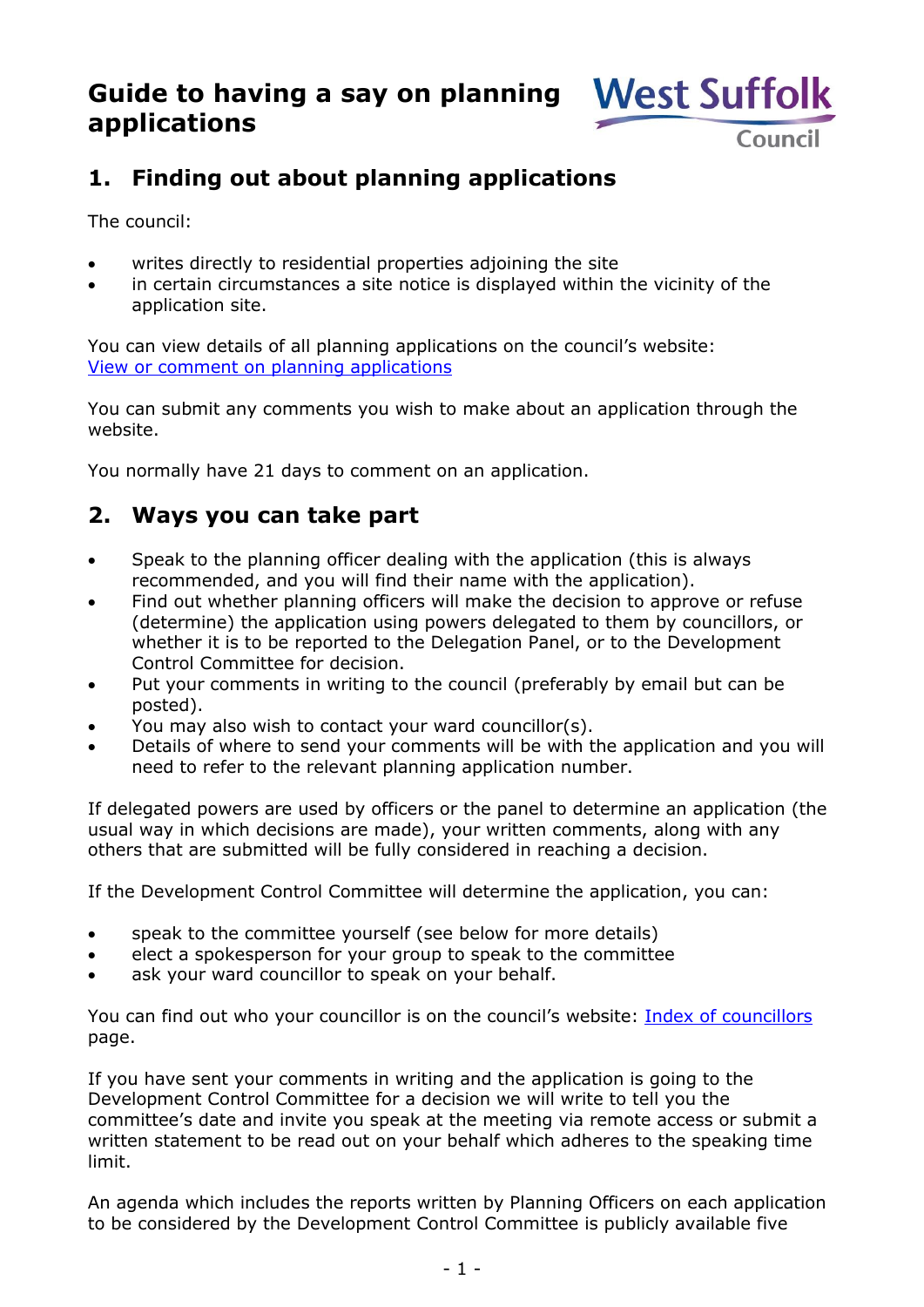working days before the meeting. This will be available on the council's website [Development Control Committee](https://democracy.westsuffolk.gov.uk/mgCommitteeDetails.aspx?ID=527) page. The page will also include a link to allow the meeting to be viewed by a live stream.

**You will need to tell the Committee Administrator by 9am the working day before the meeting if you wish to speak.** 

You can register by:

- phoning Democratic Services on 07595 428481 or 01638 719363, or
- send an email to [democratic.services@westsuffolk.gov.uk](mailto:democratic.services@westsuffolk.gov.uk)

**Please be aware that the deadline has been brought forward from our normal practices to allow us time to support speakers with how to access the meeting.**

We will provide registered public speakers with a phone number to call when the item they are interested in is being considered, which will allow their verbal statement to be broadcast to the meeting.

We would actively encourage registered speakers to provide us with a written statement (which adheres to the speaking time limit) by 4pm the day before the meeting so that if there are any technical issues on the day, this statement can be read out by a council officer on their behalf. Please contact Democratic Services, as above, for further details.

#### **3. During the committee meeting**

The Planning Officer gives a short presentation outlining the development proposal, key issues and any updated information. Then, when asked to by the Chair, you or your representative will make your verbal statement.

The Chair has the discretion to vary procedures as necessary to assist the conduct of the meeting.

Order of registered speakers at meetings (three minutes per category) – either attending remotely to verbally address the committee or via submitted written statement:

- 1. Objector to the application
- 2. Supporter of the application (not applicant or agent)
- 3. Town or parish council
- 4. Ward member(s), and
- 5. Applicant or agent.

The committee will then discuss the application and make a decision.

#### **4. Speaking at the committee meeting**

If more than one person is registered to speak within a category (1-5 above), they will be advised to come to an agreement about sharing the time allocated, three minutes, between themselves. If, however, there are so many persons wishing to speak that the time cannot be reasonably apportioned between them they will be asked to choose a spokesperson amongst themselves to represent their views.